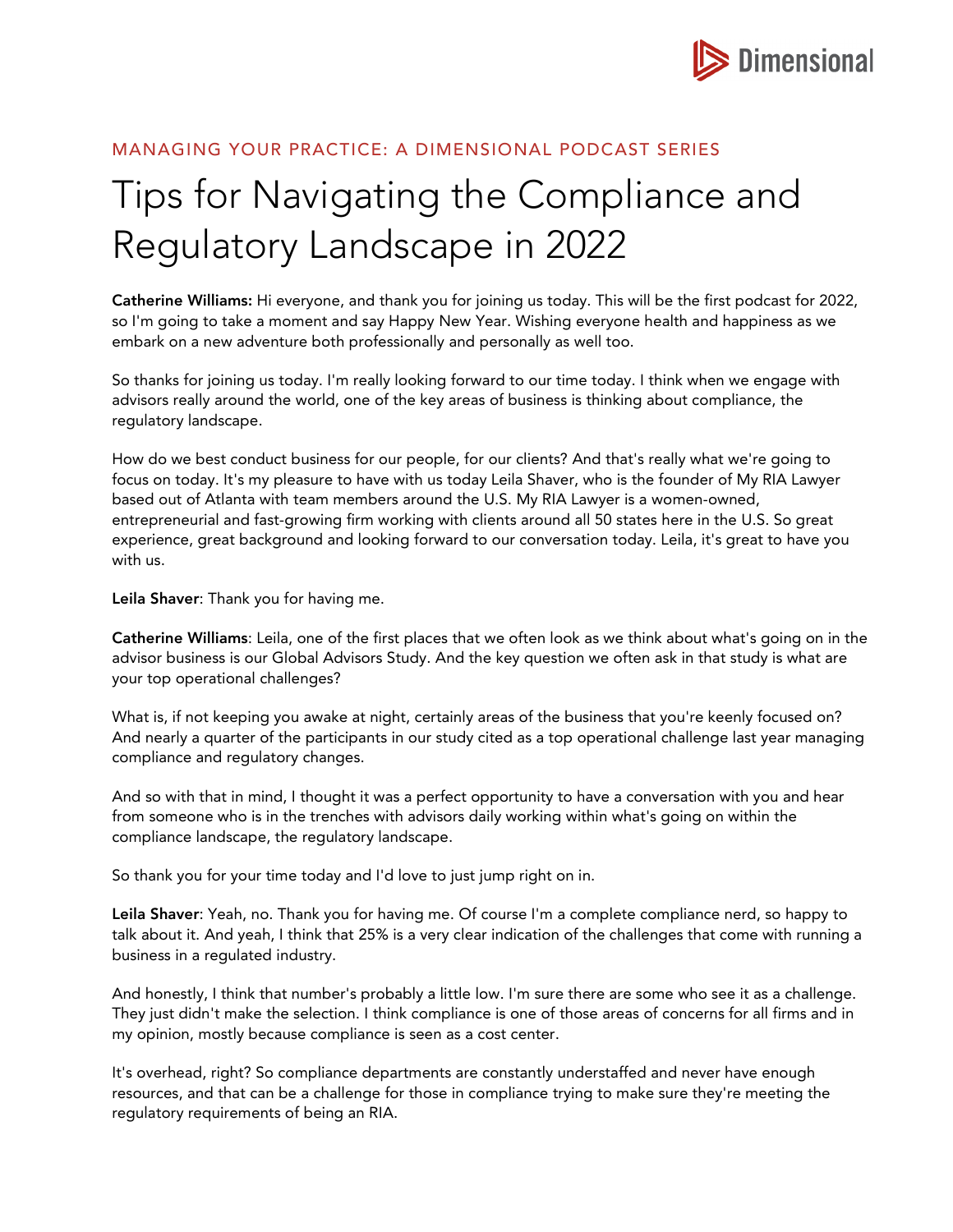Catherine Williams: So with that in mind, I agree with you. I think that that number is actually a little bit low. I know when we engage directly with advisors and work with them around the country, you know, thinking about how to not only have a really strong culture of compliance in their business that is informative for their people as well their clients, but also staying abreast of what's going on, what are the changes that are happening? We're going to talk about a couple of them today around, you know, some of the recent changes around testimonials and things like that, but just feeling like they're staying in front of that. I know for many advisors, I have yet to meet an advisor who feels like they really have their finger on the pulse of compliance in a way that helps them feel, you know, super confident, if you will.

Leila Shaver: Well, I mean, there are tons of changes in regulation and especially in the last few years, and we're currently under an administration where, you know, the head of the SEC has come out and said there were going to continue to be more regulations.

You know, for us, as a law firm, we're a securities law firm, we do legal work, we do compliance work, it's what we do. But to ask someone who is not a lawyer or who isn't in compliance, who is day to day, is managing their business, managing clients, servicing those clients. It's hard to find the time to keep up with those changes in regulation. And then on top of it, try to understand what it means and how it applies. So and that to me, just makes it even more important, especially in today's regulatory environment, to make sure you have a strong compliance team that it's properly staffed. You know, we see a lot of firms that get an admin or an advisor or another executive level person to take on the responsibility, but they don't have the background, the knowledge, the skill.

They don't know where to start. I mean, that's not helping the firm either.

Catherine Williams: We sometimes very carefully joke that the chief compliance officer is the person who maybe didn't back out of the room fast enough. A little bit to your point. But and I say that very carefully and as a former COO, could not imagine a firm, you know, being successful doing any aspect of the business successfully without having, as you said, the right resources at the table, both internally and as what we often see with so many of the firms we work with of all sizes and shapes, some sort of a of an outside resource as well too, to really supplement, if not outright strengthen the role within the organization. And I'd love to come back to that and explore that a little bit just to think about, you know, for any listeners we have today that are wondering, hey, what do I need to do to really sort of shore this up and make sure that I'm in as good shape as I possibly can be, so I definitely want to come back to that. But you mentioned, you know, with the current administration, some of the languaging and communication behavior, if you will, that's showing up as you do look back even over the last 18 to 24 months.

What have been some of the changes to the regulatory landscape that you've observed?

Leila Shaver: I mean, I think a few of the big ones that a lot of advisors have hopefully heard of. I mean, number one, being the changes to how advisors market, right? So that long-standing prohibition on testimonials, thank goodness the regulators got with it because everyone's on Yelp and Google and you know, every other website leaving reviews. Advisors can now get reviews, thank goodness. And so that's the big change that a lot of firms and advisors know about.

But there is much more to that rule. It was several hundred pages of discussion of the rule changes, and it covers more than that. It covers everyone I'm sure is familiar with solicitors and the solicitation role. This new testimonial rule or new marketing rule actually replaces the solicitor rule, so it discusses solicitors are now called promoters because it wasn't confusing enough to change the rule. Let's change the name while we're at it.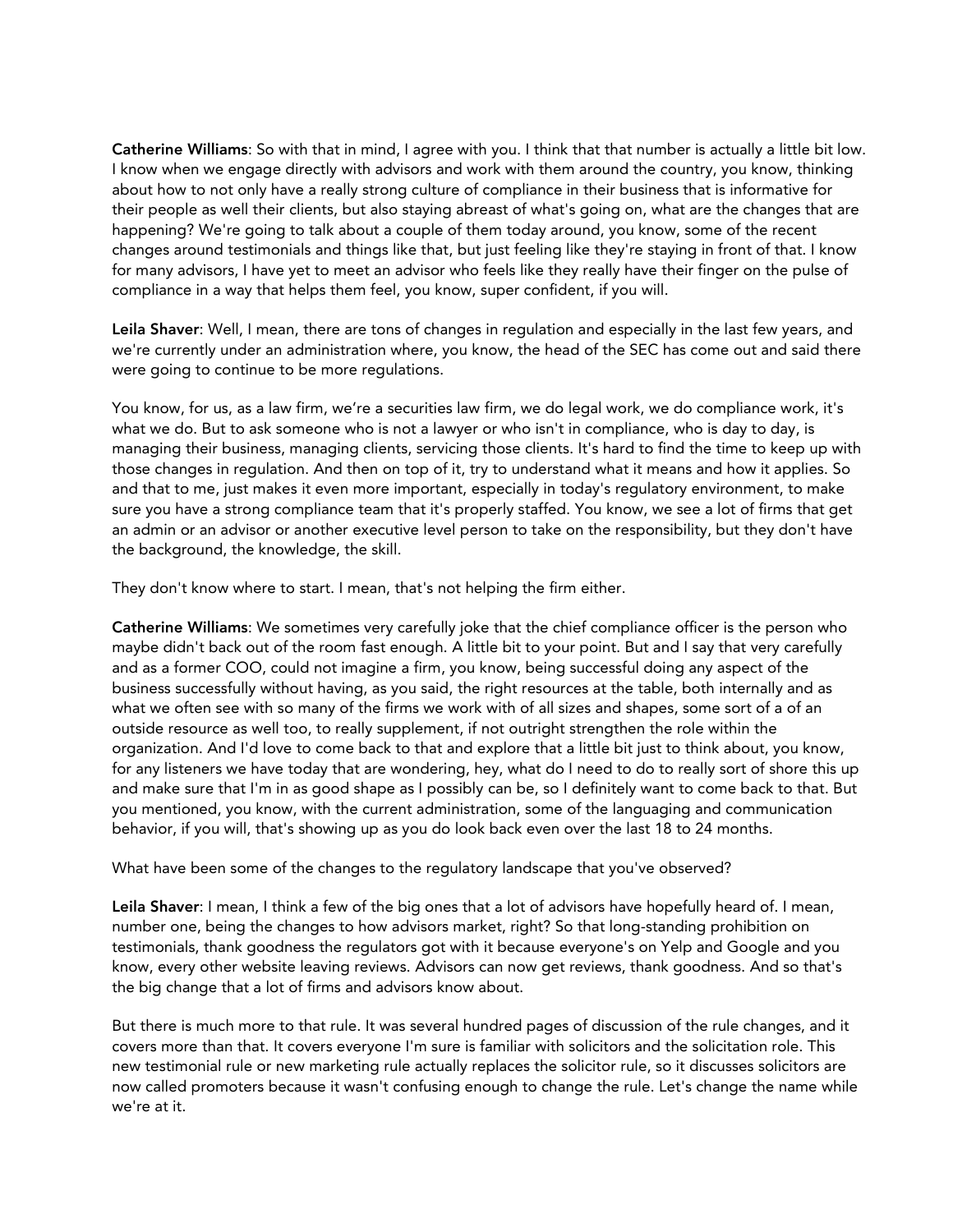So there's a lot of distinguishing factors now between who's a promoter, who is just someone leaving review, how you can use those reviews, what rises to the level of being advertising, how you can put those reviews on your website.

You can't cherry pick the, you know, you can't pick and choose what reviews you want to advertise. So there is a lot that goes with it. And I think for a lot of our firms, frankly, they're overwhelmed by it.

So this great thing that brought at least a component of our current regulations into the 21st century is so overwhelming in all the different rules and caveats that a lot of our clients, for example, have chosen not to allow testimonials.

But I think that kind of goes back to what I mentioned before is they didn't have the manpower or woman power, as I like to say, to really be able to supervise, to review, to ensure that the firm is properly using testimonials that the disclosures are there in advertising with testimonials.

So I think that's one of the challenges that's going to be there for the near future is how staffing makes it difficult to implement these positive changes in regulation. You know, it also affected performance results and how those are used in advertising as well.

Aside from the marketing rule, we've seen changes the Department of Labor rules and ERISA in relation to retirement plans, how rollovers are documented. We're seeing that implementation of Reg BI and how to document that certain transactions are in the best interest of clients.

We're seeing a lot of interest from regulators on variable annuities and variable annuity switches or 1035 exchanges. So you know, this makes sense for us because we know we have a huge chunk of our population that's retiring, they're retirement age.

And so a lot of these issues have come to the forefront and those are things that we're seeing now in these regulatory changes. So those are kind of the big ones that have happened in the last 18 to 24 months.

There are some rules that we're waiting on going into effect and those deal with, for those of you who have ever filed a Form 13F, if you know what a super huge pain in the rear end they are, so there's currently a rule change pending.

It has not gone into effect, but it looks to increase that threshold from 100 million in 13F securities to 3 billion. That threshold had not changed in the last, you know, 40 or so years. So they're looking to make an inflation adjustment, let's say.

And, you know, so we're seeing pending rules related to expungements in the timeframe you have to get a record expunged from your U4. We've already seen FINRA hike up the prices on getting an expungement.

So they're I mean, these are all indications of an industry that's getting more regulation. And you know, again, you need to make sure you have the right people helping you understand those new regulations and how they pertain to your firm.

Catherine Williams: So I'd love to dig in on that just a little bit, because I think absolutely you have the folks within your organization that are responsible for understanding what's going on. And quite honestly, thinking about the procedures, the way you deploy it in the business each day and you've got to operate from a pretty good set of knowledge in order to do that, whether you're leveraging outside resources or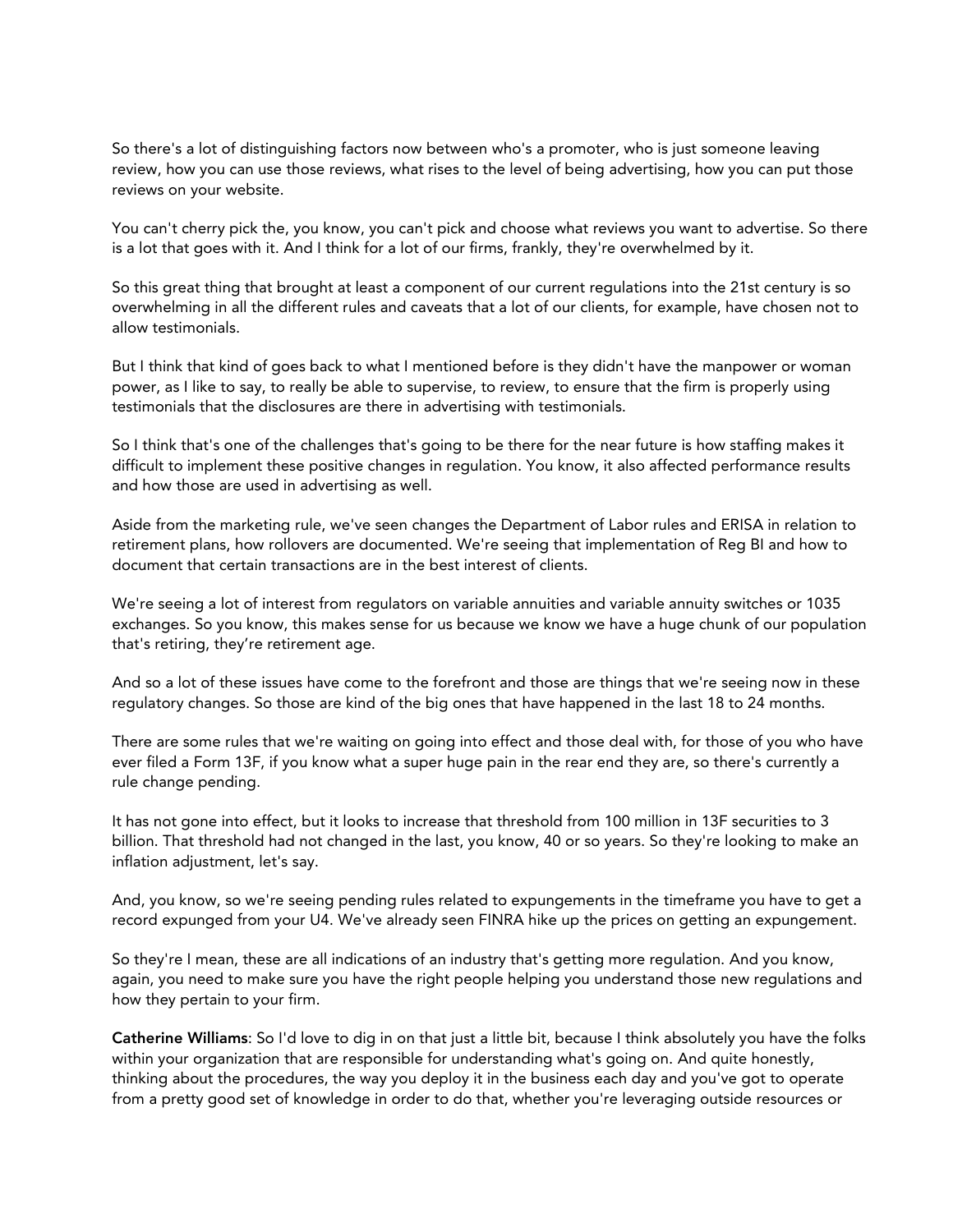not to help you with that. And so as you work with advisors and you think about this area of OK, taking these rule changes, thinking about the policies and procedures within the business.

Any sort of stumbling blocks or blind spots that you tend to see pretty frequently with advisors and with firms that are trying to deploy around, whether it's some of these new rules or even some of the existing rules and they get they get a little stuck, if you will, or they have some blind spots when it comes to actually deploying it within their organizations.

Leila Shaver: My philosophy when it comes to compliance is keep it simple, stupid. I think a lot of times it's very easy. So I talked about the marketing rule before. It's very easy to look at that rule and get super overwhelmed, and I can see firms putting together committees to review it.

And these committees are meeting week after week. It's like, let's just keep it simple, right? That's so much time, so much energy, so many resources, getting a bunch of people together to talk about something they don't understand over and over again without any sort of action plan and things get lost in that.

So what I would recommend is to prevent the overwhelm and to be really consistent with what to do with these regulations and to prevent those blind spots. Even if you have an amazing compliance staff, get someone in who can say, hey, I'm a neutral third party. You guys may be so entrenched in your business you may not see this, but I'm coming in and I see this in a heartbeat.

Catherine Williams: It makes sense. We used to always say the only thing worse than having a procedure or a policy around something is having it and not being able to adhere to it because it was so complicated or it was buried on page, you know, 823 of the manual.

All right, so it could not agree with you more. But it is daunting. And I and even, for example, with regard to the change in rule for testimonials, you know, so many of the advisors we speak with say, you know, that's great.

There's a lot there. There's a lot there, as you said, to understand and I've had a couple of more than a couple of advisors refer to them as landmines. You know, like you have to be really careful, but they want to, you know, in net, they feel like it is a good thing, right?

They're absolutely wanting to grow and deliver their value prop, explain their value prop, leverage these tools that are now being made available to them. So if you're a firm, if the mindset is OK, we know we need to do something around, let's use those testimonials, for example. Any advice on maybe like where to start in the spirit of keeping it simple? You don't want to inadvertently get yourself into trouble, and we're going to talk about audits and things like that and just a few minutes.

But what would you recommend as a good place to start?

Leila Shaver: The first thing I would say is, you know, what's the biggest way to eat an elephant, right? You take a bite at a time. So start with something small. I think the first thing that a lot of our clients want to do is just start collecting reviews.

I want to claim my Google My Business page and have asked clients to leave reviews. I want people to go and look for an advisor in their area and see my firm and see that we have, you know, 30 five-star reviews.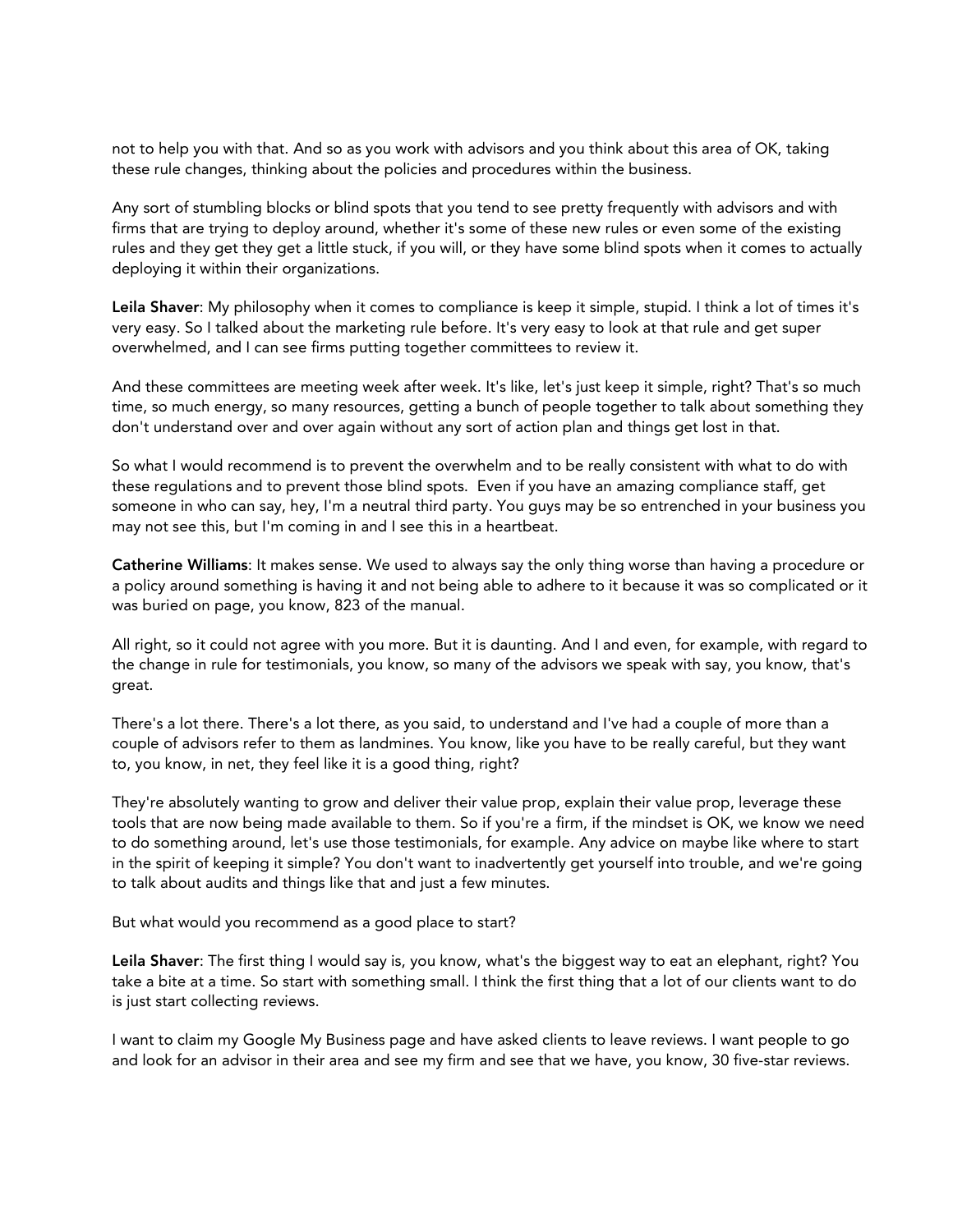So, OK, then let's start simple. Let's start with claiming your Google My Business page, or let's start with, you know, a Yelp page, and let's start asking clients for reviews. And then, OK, well, how do we want to ask clients for review or is this going to be one massive email that goes out to your entire client list that says, hey, leave us a review? Is this going to be you're going to select your top 20 clients and ask them? And what I would say is, what do you want to do? Give me the list.

What is the process? OK, yeah, I'm going to do this and then I want to email them and then I want them to provide the review. What if you get a bad review? Well, if I get a bad review this talk me through what you're going to do.

And then I'm going to take that and be like, OK, so let's talk about it now. Here's the rule. Since you want to do this, the rule says we have to have to have this disclosure. Since you want to cherry pick, I'm going to tell you, no, you can't do that.

So let's do this instead. And focus on that, create your policy and procedure on just that and then do that, get comfortable with the newness of getting reviews, you know, get in that cadence of getting reviews in that process.

And then once you've got that down, then let's take the next step. OK, now we want to advertise that we're getting all of these five-star reviews and then go through the same process.

OK, well, how do you want to do that? Where do you want to do that? What do you want to say? And then a compliance or legal person can come in and say, OK, great. This is what the rule says.

And go through again that process. And so that's what I mean. Take it piece by piece. Execute on one, work out the kinks and then move out to the next step. Create your process, look at the rules, see what you have to incorporate to comply.

And I think the other thing too with advisors, they confuse logic with regulation. Regulation is not always logical or rational. It doesn't always make sense. OK. The fact that they've prohibited testimonials for so long, I mean, that's the cornerstone of anyone running a business these days is look at me, I've got all of these positive reviews.

It's not logical, may not even be rational, but it happened, and they fixed it now. So I think that's also when we talked about blind spots, that's kind of a blind spot that happens that people think regulation has to be logical or rational.

Catherine Williams: And I like your approach to that, because certainly there are as you, as you in your example, there may be a couple of things where it's a hard no. We can't. We just can't do that. But for the most part, it's more it operates from a place of you can do this, but here are the things you need to have in place in order to do that. And as you know, it's yes but right, as opposed to only a hard no or a hard yes kind of a thing. So I think that's a that's great advice.

Well, let's talk a little bit about the audit landscape and what you're seeing out there in terms of the pace and cadence of audits that are happening. Any insights around, you know, are there certain themes or areas of focus, which I know not only shift from year to year and are often openly published as to areas that they may be that the SEC may be looking at, but tell me a little bit about what you're seeing in the in the audit landscape these days.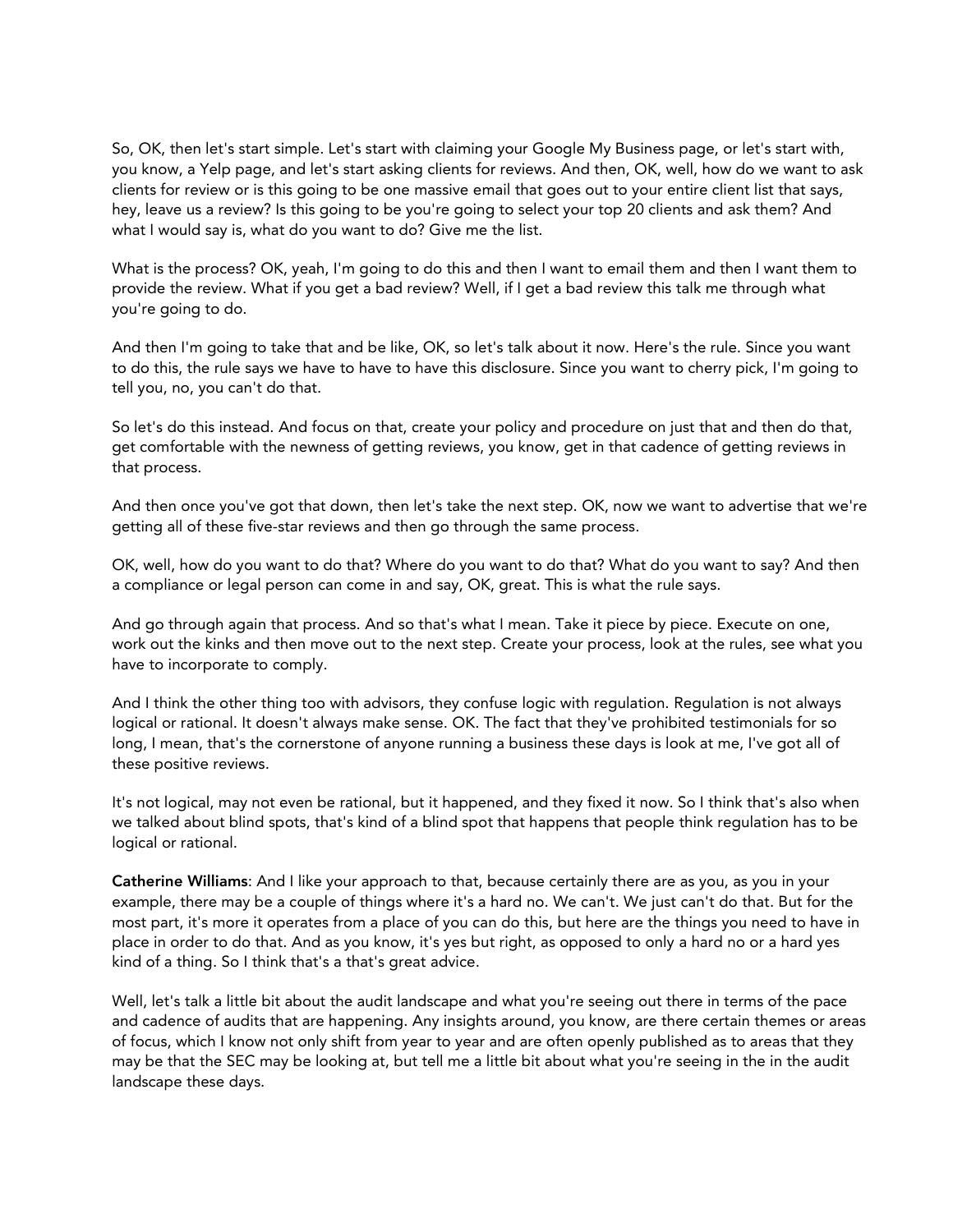Leila Shaver: Sure. So a couple of things for advisors to be mindful of.

So a lot of state regulators and the SEC went through a period of time which there are hiring freezes. They didn't have a lot of resources. So in the last couple of years, that's really changed. The SEC lifted their hiring freeze, and they've hired a bunch of CPAs, attorneys, accountants, those people with real technical, practical kind of skills and knowledge. They're very, very, very precise and detail oriented. They've hired a bunch of them to do examinations. You know, so that's happening. It's also happening, some at the state level where we're seeing some states bring on fresh talent and they're getting more aggressive about the number of exams they're completing, the frequency of those exams and targeting those firms that haven't been examined before or haven't been examined in a long time. And at least for the SEC, I mean, they publish their findings every year and they publish the things they've done every year and in the middle of a worldwide pandemic, they kept up with their number of examinations.

They actually increased the number of fines they levied. Disgorgements were down. But I think fines tend to have more of a negative impact on firms than the disgorgement does. Them being home, they worked it out how to be as efficient and effective from home, which makes them super dangerous, right?

Because, you know, as they kind of find their ways back to their offices as well, they have worked out the kinks in their system as well. Plus, they have more staffing and then we have an administration that's going to be more aggressive from a regulation standpoint.

So guys, watch out. It's coming. Take all these things together. So yeah, taking this idea of being auditready very seriously. The other thing, too, about state regulators, a lot of states, their securities commissioner and their securities division is part of a Secretary of State.

Well, for a lot of these states, the Secretary of States are elected. And so at the state level, there's a lot of politics involved, and things can change depending on which party is in power in a state. And so that can come in play as well.

Not only that, but when it comes to audits, it's all the easy stuff that gets advisors in trouble. Right. So we have seen deficiencies for ADV Part 1. You didn't put the correct number of non-U.S. clients that you serve.

You know, your AUM numbers weren't calculated correctly because some of this AUM is not actually considered regulatory AUM. Your ADV doesn't disclose that your executives get additional compensation based on sales and incentives. You don't disclose that the private placements or the alternatives that you approve on your platform, that they're giving you guys access to free, you know, covering your cost to go to a conference they put on, they cover your flights. You know, you didn't disclose your forgivable promissory note at this broker dealer that where you're a registered rep. It's the easy stuff that gets them in trouble.

And that's the thing that the examiners take advantage of to broaden the scope of their audit. So your internal compliance team, if you don't have it, an outsource compliance team, this is the stuff we start with. What is the easy stuff I can spot and then take it from there?

Catherine Williams: And so as you think about being truly audit-ready, you know, when I think about that, it's a daily endeavor. It's not something that you just work on, you know, every once in a while or when you do get notice that someone is going to be visiting your office or conducting an audit.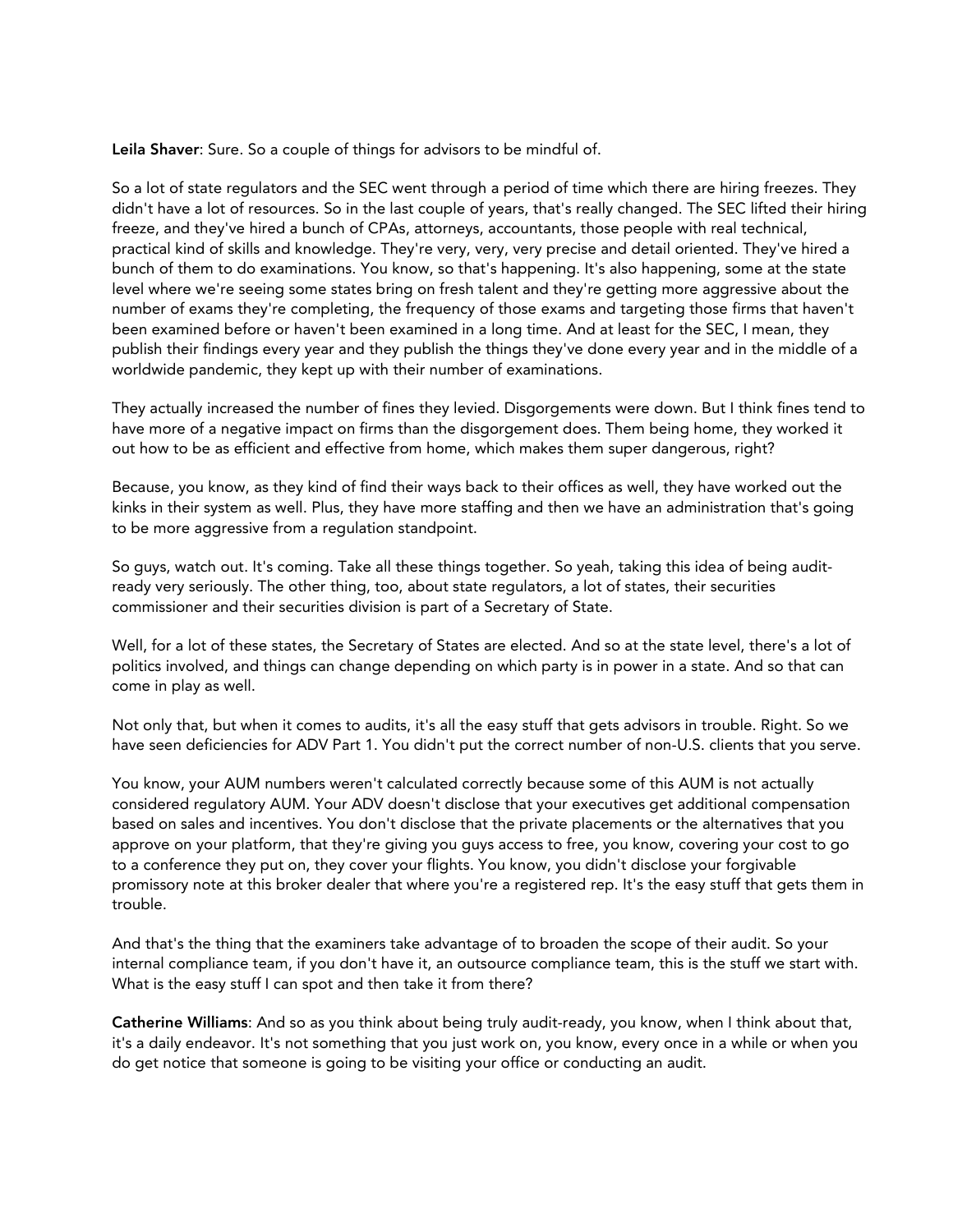So when you do think about an organization being truly audit-ready and staying audit-ready. What are some of the best practices that come to mind as you think about that?

Leila Shaver: The number one question I ask any prospect that our firm talks to is, do you have compliance technology in place? Our lives are crazy, especially the last couple of years. I know a lot of advisors are parents. They got kids, they got spouses, they've got this, they've got basketball games to go to.

You've got your regular life and then you have all the stuff that's just happening in your business day to day. You got clients, you've got employees, you've got admin is out sick, like there things you have to deal with.

If you're working off of a spreadsheet with due dates, it's easy to be like, oh, I got so much going on today. I'll do it tomorrow. I'll do it tomorrow. I'll do it tomorrow. And then six months later, like, I've got 48 tasks I have not completed that over the course of six months that may have taken you half an hour a day and now you're going to have to like, block off a week to get it all done. So I advocate for compliance technology.

There's tons of compliance technology out there. We know advisors who build something proprietary through their CRM. Whatever the case may be, a compliance technology automates your compliance calendar. It'll email you reminders. If you have it on your icon, on your desktop, it'll pop up an alert.

Hey, you've got tasks due today. You know, if you've got someone that's helping you get compliance done, it's something they can go in every day and check. What do we have to do today?

It helps remind you. It helps keep you accountable. So I highly recommend compliance technology.

Catherine Williams: Are there any that specifically stand out to you? I know many of our listeners are probably thinking, well, who should I look at? And, you know, conduct your own due diligence, but are there any that jump out at you as being pretty stellar?

Leila Shaver: You know, our firm uses Smart RIA, which is built for consultants, it's very streamlined. It's very easy to use. We actually are in the process of also onboarding Basis Code, which is a different type of compliance technology, you know, because it some of it comes down to preference.

What dashboard do you like better? What look do you like better? What functionalities do you like better? So there is a ton out there. There are consulting companies that have their own proprietary technology that comes as part of the service with them.

The one thing we like about Smart RIA, for example, is if a client leaves us, it's not proprietary to us so they can leave with their account. They don't have to worry then about how do I download data? Is there a cost to downloading the data?

It's like, take your account with you, with all of our pre-filled forms and tasks. And that's the other great thing about the technology. You build out your forms one time, you build out your calendar one time and it automates.

So then when you have someone go in and say, do a best execution review, your form has all the questions they should ask already in there. Which again, is a great reason to use an outsourced provider because they'll already have programs built out or if you have a good in-house team, I mean, that's if you don't have the technology that's something that can really help systematize your processes and make it more uniform so that, you know, maybe Jim-Bob over there is half-assing the best execution review. But Sally Sue over there is doing a bomb job, right?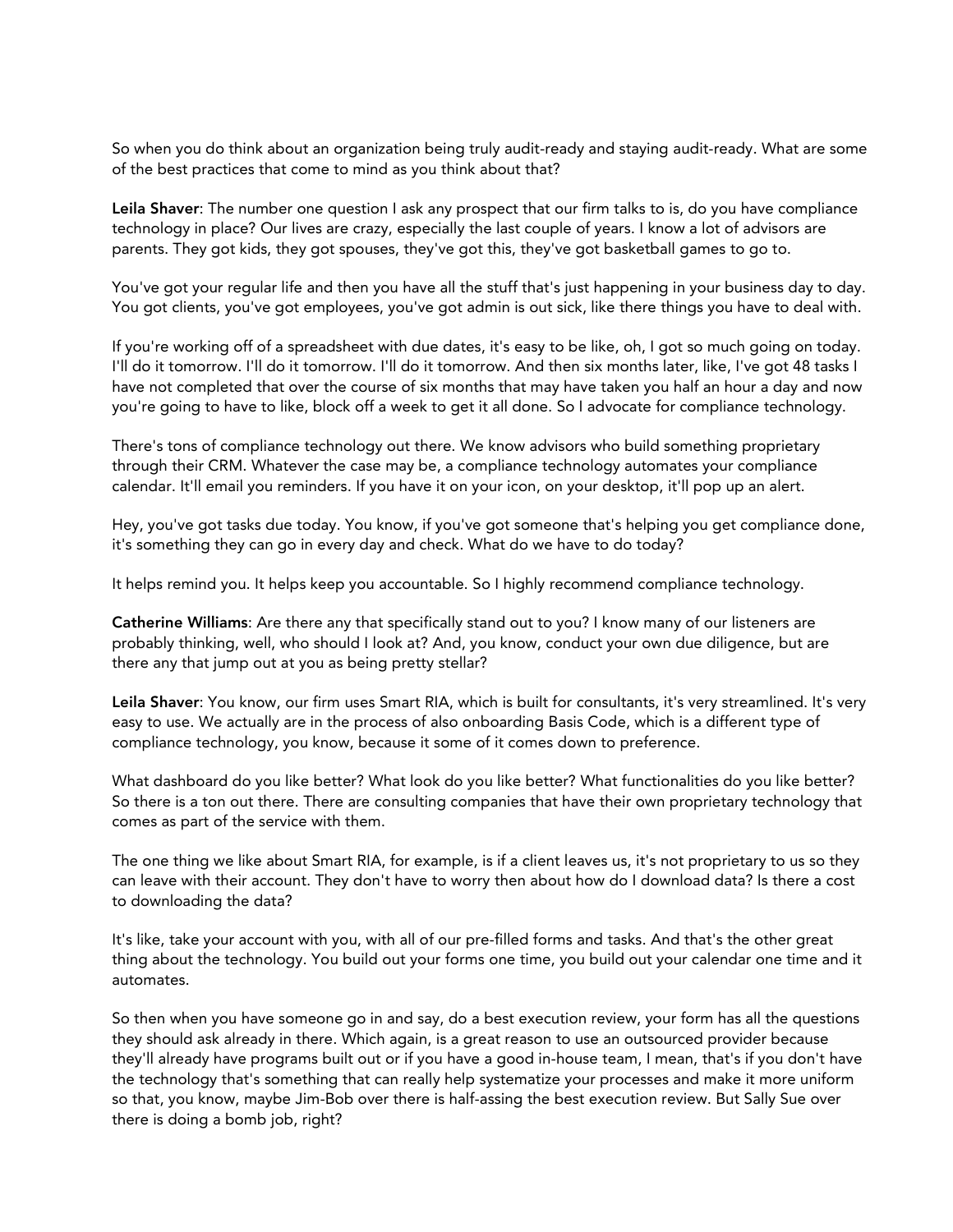And I just age myself by saying the bomb.

Catherine Williams: But me because I know exactly what you're referring to. Yeah.

Leila Shaver: But then it's like, Well, now Jim Bob is going to be held to the same standard as Sally Sue, and they're both going to be completing the same form. So I'm a big, big, big proponent of compliance technology.

That's the first thing I tell firms to do. And it's no matter your size. I've heard I'm small, my business is standard, it's nothing crazy. You know, I'm a lifestyle practitioner. I don't have a lot of AUM. I don't have a…I don't care. Get the tech. It's not that expensive.

Catherine Williams: Yeah, there's so much as you said, there's so many options out there, you can find the size that fits you, so to speak. Any anything else relative to the audit landscape preparation, anything that would be worth adding?

Leila Shaver: One of the questions I get asked is do I need an attorney to help? And I always say, it's a good idea. I say that because a lot of the examiners are attorneys. So when you have two attorneys that speak the same speak, things tend to go a little easier.

It also gives us an opportunity if there's a request that we believe is beyond the jurisdiction of the regulator or is unclear, we can go back and say, Yo, this is not clear. You need to be more precise in what you're asking. It's too broad. Or, hey, you can't ask about the insurance business because that's an outside business activity. It's not a service of the RIA. It's not something that's conducted through the RIA. So no, we're not we're not giving you insurance information.

There are those kinds of opportunities. We can review the documents to make sure you're absolutely not giving anything extra that could potentially trigger more questions. And then, you know, in our responses, we tend to be a bit more concise.

Answer the question directly and not get into too many additional details. Again, that would trigger additional questions from the regulators. So I don't think attorneys are always they're not necessarily required, but it's definitely helpful. It helps shorten the time frame of the exam because those things tend to go a lot faster and more smoothly doing that.

Having talked to a bunch of SEC examiners about it, they like working with firms that have an attorney involved because there's less of this, what does this mean? I don't know what this means.

A lot of times advisors are already stressed out by it. They're already on edge, which means they tend to get a bit more aggressive in responding. Whereas for the attorneys in the room, it's like just another day. You know, let's do this.

Catherine Williams: Can level that out a little bit.

Leila Shaver: So I think it's a good idea. In situations where the firm is aware of some serious issues, you definitely want an attorney involved. If you have already caught an advisor doing something that violates a rule or law.

For example, we had a client that found out they had the 12b-1 fees. We were proactive in that situation, reached out to the regulators, got some input.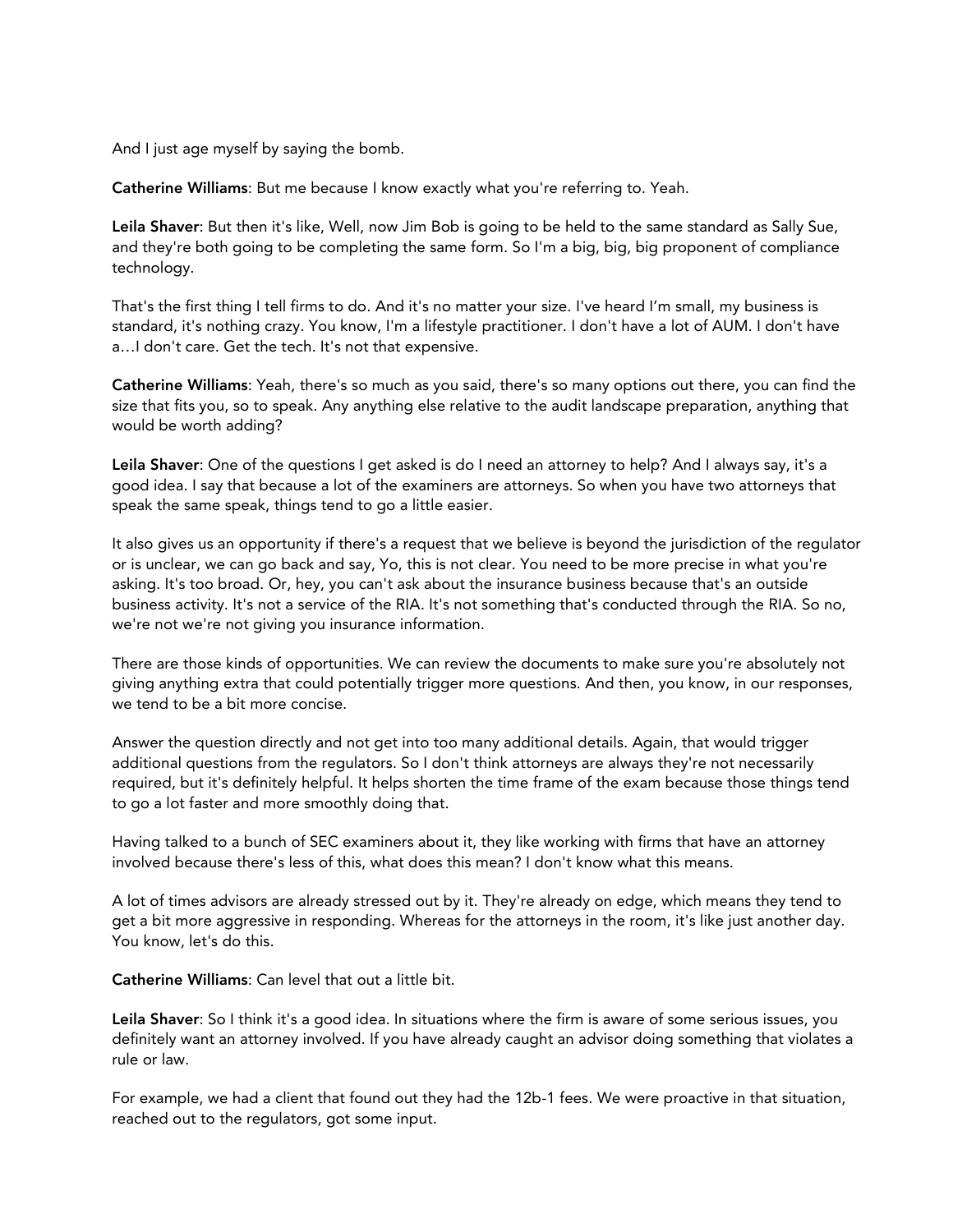And we were able to square that away with no issue for the firm because we took those proactive steps. Take it seriously. Don't think you're going to go into an audit and wing it.

Catherine Williams: Great advice. So the pandemic that we're all, of course, you know, still very actively living in, but it has changed for so many advisors permanently some of the ways they run their business, where people sit physically, communication technology, their digital landscape, how they're sourcing, closing and servicing existing clients.

Are you seeing anything that that this new business landscape, as we often refer to it as, might be creating additional areas of focus for auditors that advisors should be thinking about?

Leila Shaver: Yes. So there are a lot more people working from home, especially during that initial shutdown period where a lot of states completely shut down and it was essential services only, kids were out of school.

We saw a ton of advisors work from home and work from home for, you know, a substantial amount of time. Even where when some states opened back up, I mean the sheer volume of just all the infections, most firms took a more conservative approach and had people continue to work from home.

During that time period, we had a lot of guidance from the SEC and state regulators saying, OK, this is fine. This is response to a business continuity issue, right? But what we then dealt with is as things have started to normalize, some firms have said, hey, this works, people working from home.

So some have gone completely remote. They've gone to a hybrid situation where people can work from home some days of the week. So then that becomes a policy change. It's no longer in response to a substantial business disruption like a worldwide pandemic.

It's now a change in policy. So then it's like, OK, so now how are you supervising people who are working from home? How are you ensuring that client data is safe? How are you ensuring if they have a spouse that's working on a broker dealer, that creates some conflicts of interest, how do you ensure that that person is not like having access to your computer where all your client data is? Is your home internet safe? Is there a password on it? Is your connection encrypted? You know, is everyone in their mama like getting in on your computer because it's the family device? Do you have a separate work profile? Do you enter through a VPN?

And that gets into the cyber side of things, which is also an area of concern because during the pandemic, we saw a crazy increase in hacking. City of Atlanta's data was held hostage and these hackers are like, hey, pay us a ransom, we'll give it back. I mean, if it's happening to city governments, federal governments, why shouldn't that happen to an advisor? So these are some bigger things that have come out of the pandemic. I mean, the easiest points of access for a hacker are personal devices, because they tend to be less secure. And that's where we talk about our with our clients cybersecurity. What's your cyber policy? Do you have an outsource IT provider? Who's monitoring your devices? How do you know who's logging into your applications or through your VPN?

How do you know they're not selling away? How do you know they're communicating through the work email and not personal email? How do you know when they've printed out a bunch of client data they're not shredding it? What are you doing to verify all of this?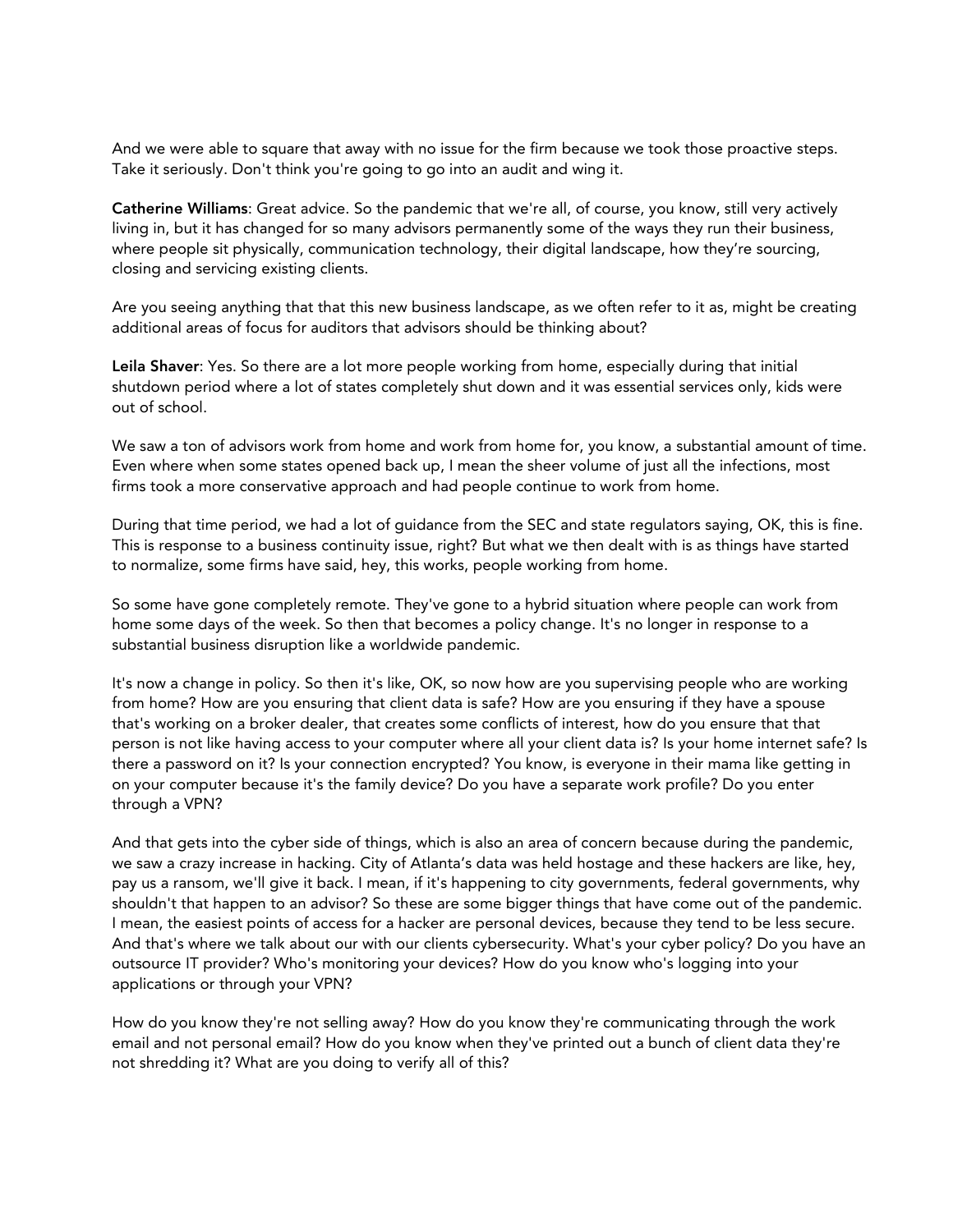Catherine Williams: Well, hopefully everyone listening A) we've just given them a really powerful checklist of things that they should be thinking about and maybe raised a little bit of anxiety. But I think more so really have, I think, amplified the point that you've made, which is you have got to have great outside resources.

You can't wing this, as you said. I loved your distinction between business continuity and what was deployed early on in the pandemic versus what is now part of your general business. And it should be policy and procedure and is no longer part of that business continuity plan.

I think that's an a really important distinction. So I think, you know, for me, just amplifies why finding great resources outside of your four walls of your business is so critical because there are a lot of things to consider and probably a lot of this we won't know for a little while how important or how much scrutiny will be applied until we, you know, we start seeing more audits around this and more findings. So great checklist you just gave us.

Leila Shaver: Thanks. And I know it's easy to get overwhelmed and I get and again, this goes kind of to the point you just made. This is why you go to outsource providers. You don't have the time, energy or quite frankly, a lot of times the desire to learn about this, to figure it out.

It's beneficial to go to someone to get those additional resources and support.

Catherine Williams: As you do look ahead, what are some areas that you think advisors might want to pay a little closer attention to, or at least be aware of over the next 24 months or so?

Leila Shaver: I mean, I think cyber is a big one. Just because of all of the hacking, the sharing of data, the selling of data on the black market, how easy it is now to access emails and add, you know, passwords, all that kind of stuff.

Cyber security is going to continue to be a primary point of concern for regulators. And so we recommend to all of our, you know, firms get cyber insurance because it's not a matter of if it's a matter of when.

Make sure you have cyber insurance and for that matter, make sure you have good E&O (Errors and Omissions) insurance. Make sure you understand what your insurance covers because a lot of companies will carve out certain activities, certain securities or certain security types.

And you want to be aware of that. You don't want to be conducting business in something and your E&O insurance has specifically carved out that security or said, hey, if you if you do this kind of activity, this policy becomes null and void.

And then, you know, next thing you know, you're in the middle of a client complaint and your insurance is saying nope, we're not covering it. So get to know your business, get to know what's happening. I think a lot of firms, as they grow and evolve, it tends to be abdication.

And there's not kind of that continual supervision and oversight in understanding what's going on in your business. So, I mean, that's a big thing and I would say to regulations only going to increase. So now's not the time to dig a hole and stick your head in it.

I'm a securities attorney. I'm a complete compliance nerd. I go read the litigation releases every morning. I go read the SEC and FINRA press releases. I'm on the mailing lists for all the state regulators. I love to read that stuff because that's how we stay abreast of what's going on.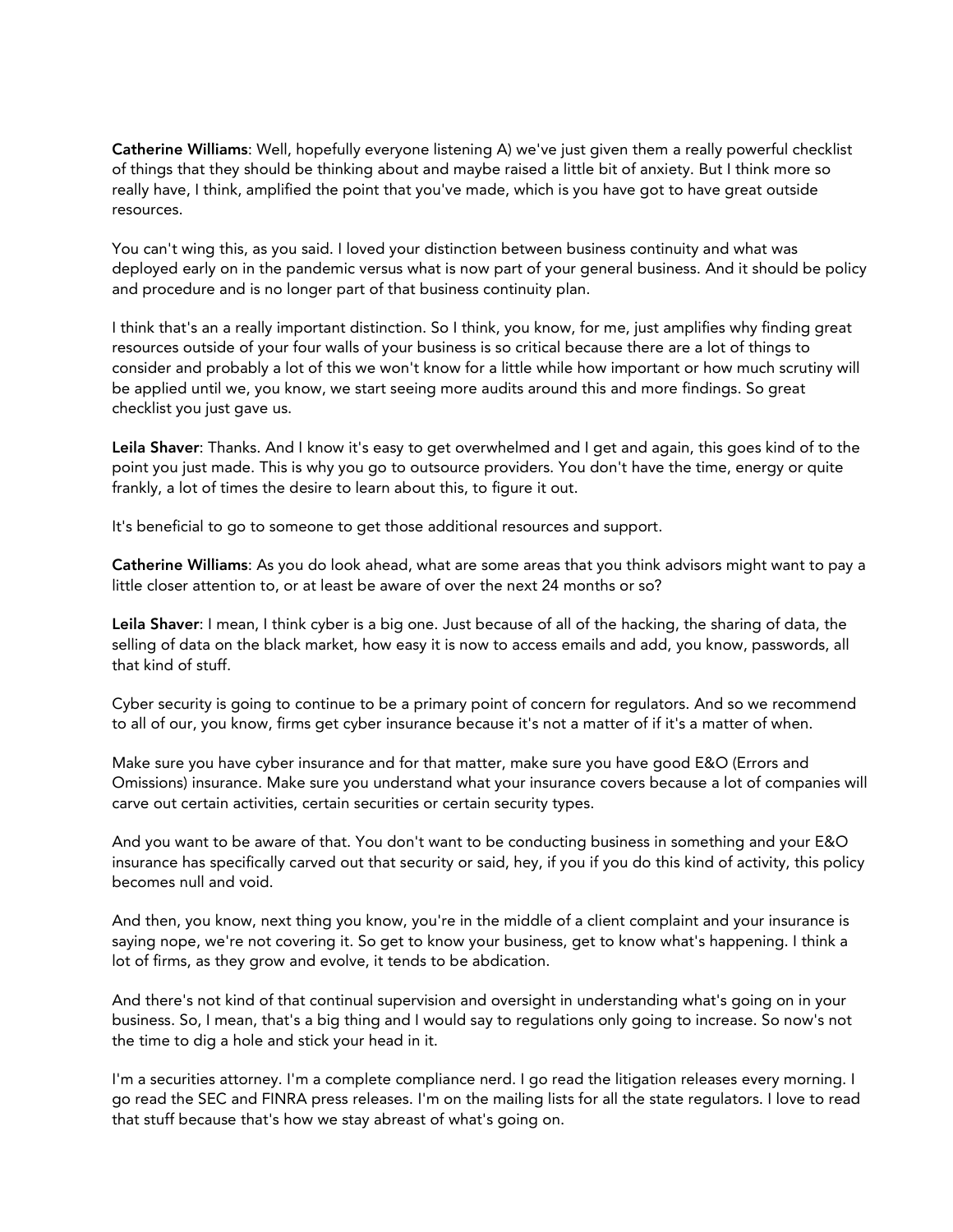So I'm not saying that advisors should be on that level, but I think they should subscribe to something, whether it is to a publication or whether it is to an outsource provider that provides that information to them. They need to make efforts to stay in the know as overwhelming or sometimes angering as it can be to see some of the things that come out. That's no excuse. That's not going to save you from a deficiency, it's not going to save you from a fine. It's not going to save you from being pushed up to enforcement.

Catherine Williams: Something you said I want to make sure and emphasize because we saw, particularly even in our Global Advisors Study this year and the work we've been doing with advisors, that most firms have continued to grow quite nicely.

In fact, many had record years last year, which is wonderful. And of course, you know where the market has been able to contribute to that as well. But I think making sure that your compliance program and how you're thinking about compliance also keeps up with the growth of your business, like the additional services you may be doing for clients, the complexity of the clients you're working with now that maybe you weren't working with three or four years ago. I think all of that, you know, as you as you made that comment, it really struck home with me for so many firms that have grown quite a bit.

They've added people. They've added geographically, people as well. All of those things, add complexities to your compliance program, or at least things that should give you reasons to go back and make sure that your compliance program is current.

Leila Shaver: Yeah, I mean, I see it too. I see all the growth and we see firms every day that are adding new advisors, paraplanners, client service managers. And then, yeah, we're not seeing compliance grow. So we've seen multibillion dollar AUM firms with one compliance person or two compliance people.

We've seen organizations with a team of five people, for example, servicing 600 advisors. I don't know how they do it right? I mean, could you imagine the sheer number of advertisements that a group of five has to approve on top of the trading reviews, the billing reviews, the email from supervision, like I can't imagine.

On top of it. The RIA field has exploded in growth. We are seeing brokers move away, going fully RIA only and the industry has exploded. But the number of compliance people with ten years of experience hasn't exploded. The number of analysts that know how to do annual amendments or U4 filings or best execution review, for example, those haven't increased. Yeah. So you've seen this explosion. You have firms that are already short staffed and then there's a shortage in the industry.

Catherine Williams: In the spirit of that, I'd love to. Yeah. So it's lot. I feel like some of the folks listening might be breathing into brown paper bags now by this point. But like you said, this is so important.

We cannot run our businesses without taking great care of the compliance landscape. So I think this is all great perspective. But with that, you know, in the spirit of what you were talking about relative to the growth in the expansion, M&A is absolutely a hot topic.

We have almost daily conversations with firms that are buyers or sellers in the space that are pursuing that. Any comments you would share, any insights you would share? Let's call it that due diligence process as you're engaging with the firm and you start talking about compliance.

What are some top, you know, questions that a firm might ask another firm if they really want to understand what is their mindset around compliance? How do they operate? Anything like anything around that that you've seen and particularly in that M&A environment?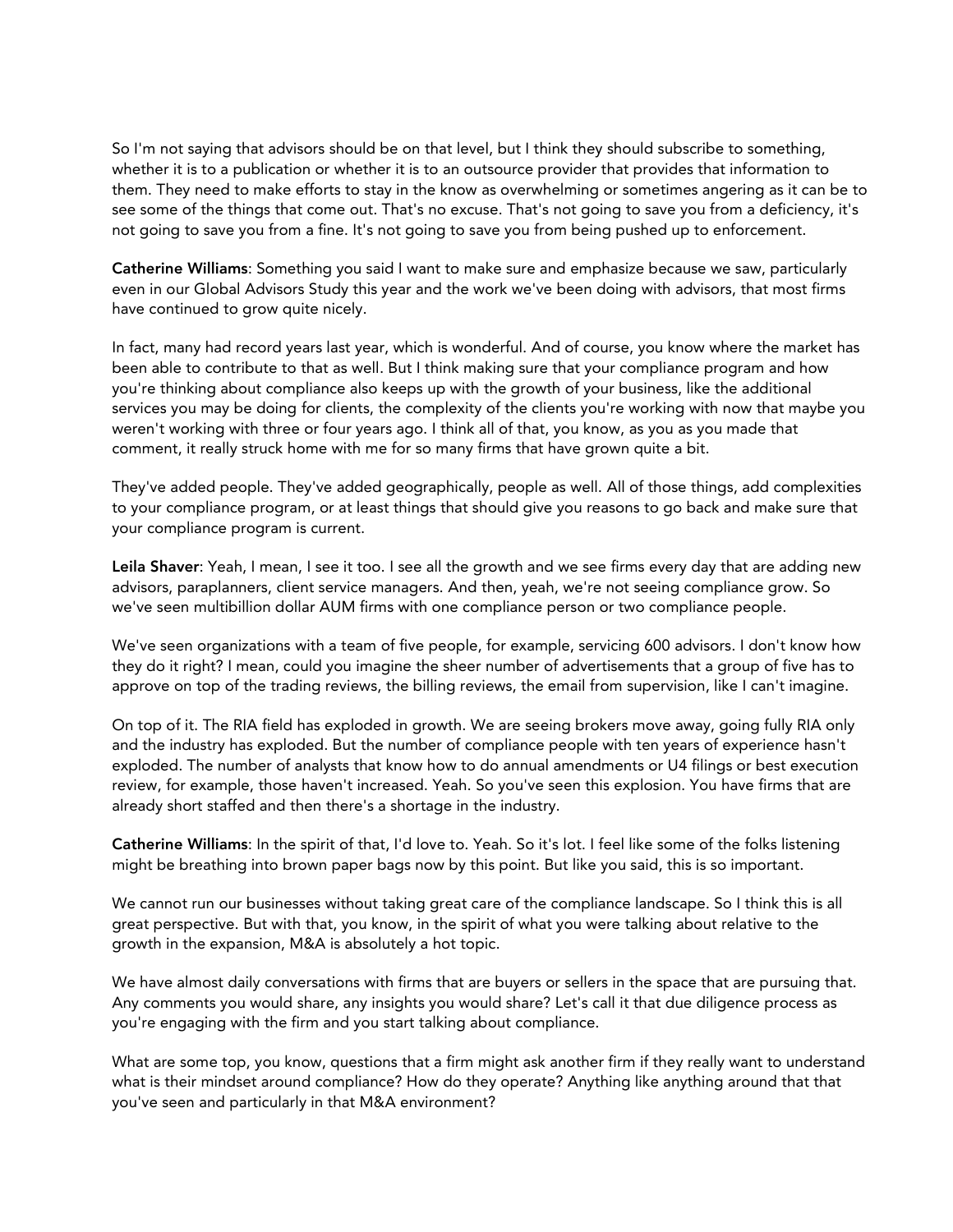Leila Shaver: Sure. So when it comes to M&A, especially where you know, it's one thing if they're buying a book of business and that's it, when you're buying the entire firm, you definitely want to look at compliance. You want to ask for prior exams and those exit letters from those exams.

What were the deficiencies noted? You want to look at annual compliance review reports, which should incorporate if there was an exam that year, any changes they made to their program in response to those exams, those audits. I would look at the number of complaints.

I would look at the number of advisors with disclosures. That's a key risk area.

You want to look at the kind of products they're selling, the kind of securities they trade in. You want to look at, you know, the kind of data they're gathering from their clients. You want to look at how they systematize their business.

Is it consistent or is everyone living off of their own spreadsheet? And, you know, one doesn't know what the other is doing. I look at compliance as the umbrella under which everything else functions. Compliance hits on trading, it hits on operations, it hits on billing, it hits on every part of your business.

It hits on people, how they're supervised, what they can do, what they can't do.

It affects everything in your business. So it's super important to understand how that compliance program affects the culture of that business. Everyone wants to say, Oh, we have a culture of compliance, we take compliance very seriously. It's like, you have two overworked compliance people that are working 12 hours a day and still can't get everything done.

Catherine Williams: Or the chief compliance officer is not in the room when key strategic decisions are being made in the business or initiatives are being identified. You know, they're sort of like, well, we'll bring them in a little bit later.

You know, it's like, No, it's where do they fit into those early conversations about anything the business is going to do? I think that's for me often a litmus test, if you will.

Leila Shaver: Yes, that's a great one. That's a great one. And they should be. And one of the things you know, we talked about in last 18 and 24 months and especially this current administration, one of the shifts we're seeing in the litigation releases is more and more CCOs are being held personally liable.

You know, we're seeing advisors, we're seeing admins being tasked with the CCO role, and they don't have any understanding of what that means, the kind of liability and risk that comes with that position. So from an M&A perspective, if I'm looking at buying a business, I'm looking at, who is the CCO?

Is this someone with a background who has the skill, has compliance designations? Or is this just this poor, you know, kind of what you referenced before, the person that wasn't paying attention or drew the short straw because that is going to be reflective in how they run everything else?

Catherine Williams: Well, Leila, it has been a pleasure to speak with you. I know this is a topic that feels very it can feel very stressful. It can feel very anxiety producing. But I think hopefully at the spirit of this and certainly in speaking with you, it's really about empowering and getting in front of this and recognizing it as such an important part of the business and one that you can really actually you can do a good job, particularly if you get the right resources around you. So hopefully that came through today, even though we certainly talked about a lot of, you know, not quite doom and gloom by any means, but certainly some